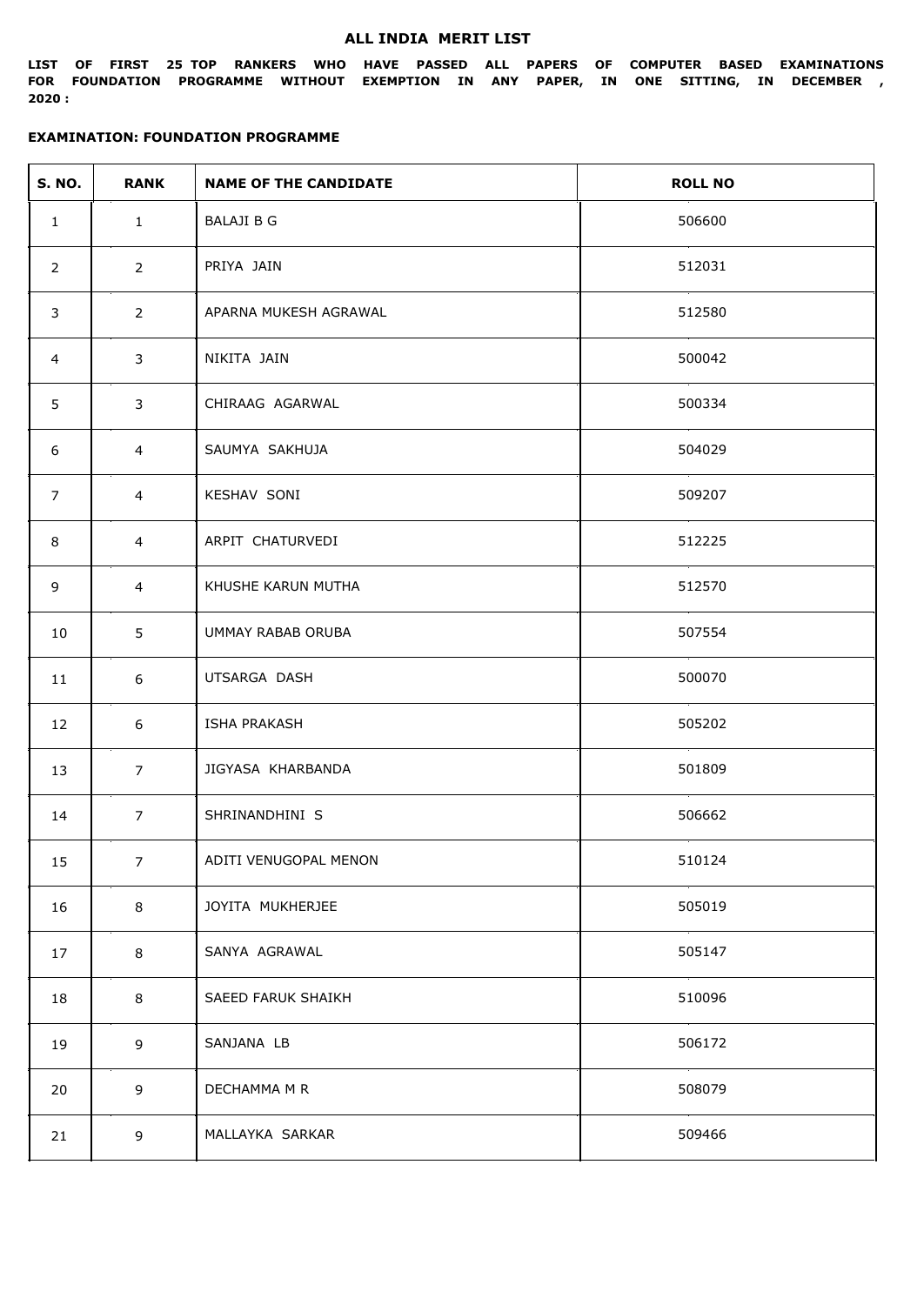| <b>S. NO.</b> | <b>RANK</b> | <b>NAME OF THE CANDIDATE</b> | <b>ROLL NO</b> |
|---------------|-------------|------------------------------|----------------|
| 22            | 9           | PAYAS GOKHALE                | 509593         |
| 23            | 10          | SAUMYA IPSA                  | 500158         |
| 24            | 10          | JAYA TYAGI                   | 503416         |
| 25            | 10          | SARTHAK ASOPA                | 503850         |
| 26            | 10          | PALAK AGRAHARI               | 504210         |
| 27            | 10          | KHUSHI KABRA                 | 504658         |
| 28            | 10          | LAKSHI GUPTA                 | 504948         |
| 29            | 10          | PRAJWAL                      | 508043         |
| 30            | 10          | RUSHA MANMATH NIMAVAT        | 508941         |
| 31            | 10          | KUNIKA BHAVESHBHAI SHAH      | 508985         |
| 32            | 10          | KARMA NIMIT SHAH             | 508998         |
| 33            | 10          | KOMAL SHARAD MURARKA         | 510248         |
| 34            | 11          | DORA PRIYANKA                | 500171         |
| 35            | 11          | PRIYA MITTAL                 | 503228         |
| 36            | 11          | VAIBHAV MALI                 | 504720         |
| 37            | 11          | MANAV SHINGARI               | 506021         |
| 38            | 11          | SHARATH KUMAR N              | 507985         |
| 39            | 11          | PRACHI AGRAWAL               | 512454         |
| 40            | 12          | CHAITANYA JHUNJHUNWALA       | 501187         |
| 41            | 12          | AMNA THEKKELAKANDI           | 508377         |
| 42            | 12          | SANSKRUTI BHARATBHAI THAKKAR | 508936         |
| 43            | 12          | KASIM MOHAMEDABBAS HANS      | 511264         |
| 44            | 12          | MAHAK JASWANI                | 513147         |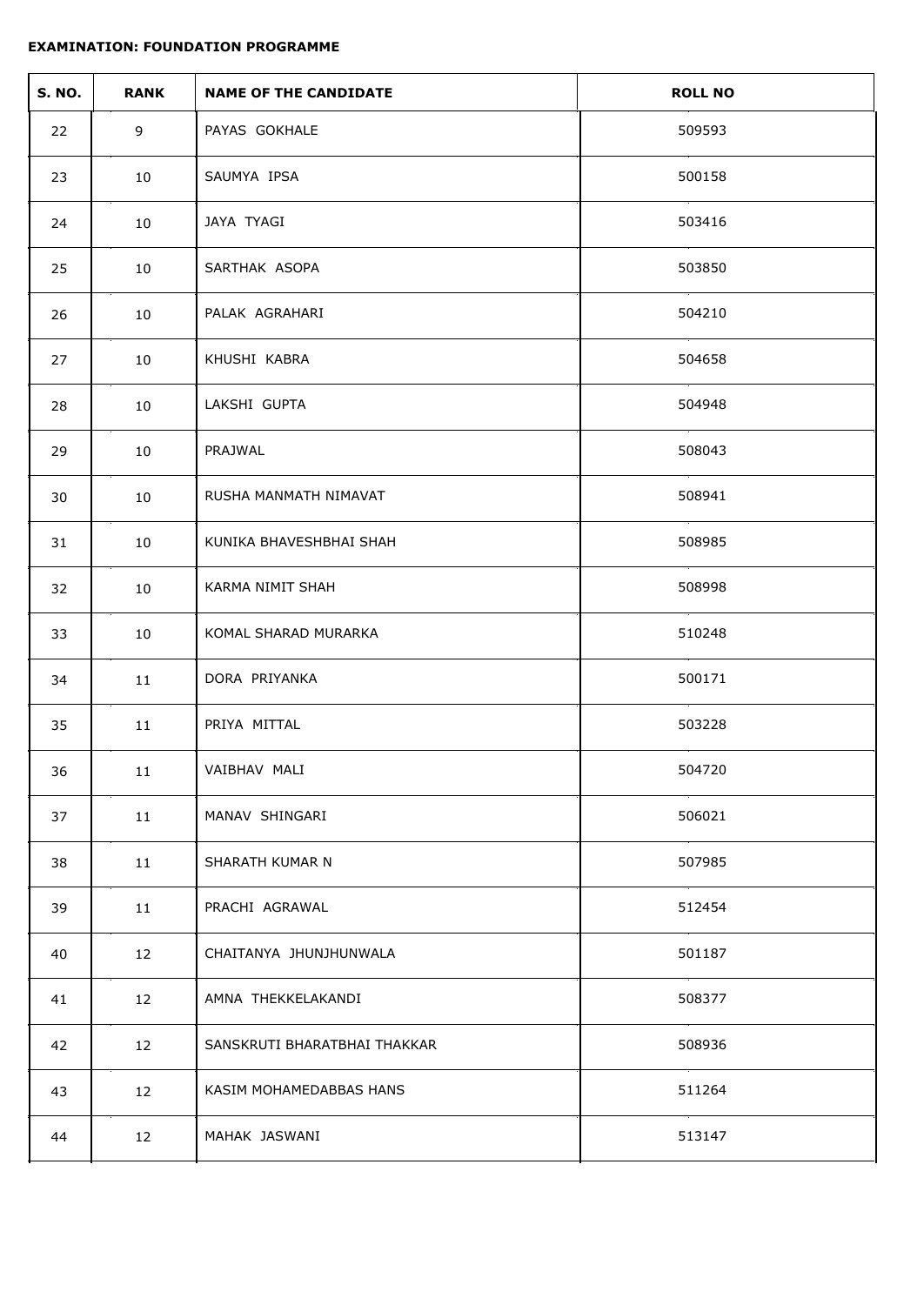| <b>S. NO.</b> | <b>RANK</b> | <b>NAME OF THE CANDIDATE</b> | <b>ROLL NO</b> |
|---------------|-------------|------------------------------|----------------|
| 45            | 13          | MUSKAN SINGH                 | 500537         |
| 46            | 13          | SURAJ KUMAR THAKUR           | 500867         |
| 47            | 13          | <b>BHAVNA</b>                | 501904         |
| 48            | 13          | SANJANA BINDAL               | 503113         |
| 49            | 13          | SAHIL AGARWAL                | 503750         |
| 50            | 13          | NIKITA AHUJA                 | 505040         |
| 51            | 13          | SACHIN K                     | 506559         |
| 52            | 13          | <b>GOKUL RAJ A</b>           | 508517         |
| 53            | 13          | RIA ASHOKKUMAR SETHIA        | 511126         |
| 54            | 13          | MALLIKA GULATI               | 512425         |
| 55            | 14          | PREETI MISHRA                | 503189         |
| 56            | 14          | PRIYANSHI GUPTA              | 503653         |
| 57            | 14          | ARYAN RAY                    | 503778         |
| 58            | 14          | YATHARTH ASOPA               | 503896         |
| 59            | 14          | MINAL ANIL AGARWAL           | 511132         |
| 60            | 14          | ASHISH SANJAY NAWANDHAR      | 512001         |
| 61            | 15          | KOMAL SINGH                  | 500780         |
| 62            | 15          | ANANYA MITTAL                | 500889         |
| 63            | 15          | TANISHKA BAJAJ               | 504616         |
| 64            | 15          | MUKUNDA M G                  | 506619         |
| 65            | 15          | PRATHIKSHA PAI               | 507978         |
| 66            | 15          | ARCHANA K B                  | 508601         |
| 67            | 15          | SHRUTI SHRIVASTAVA           | 509171         |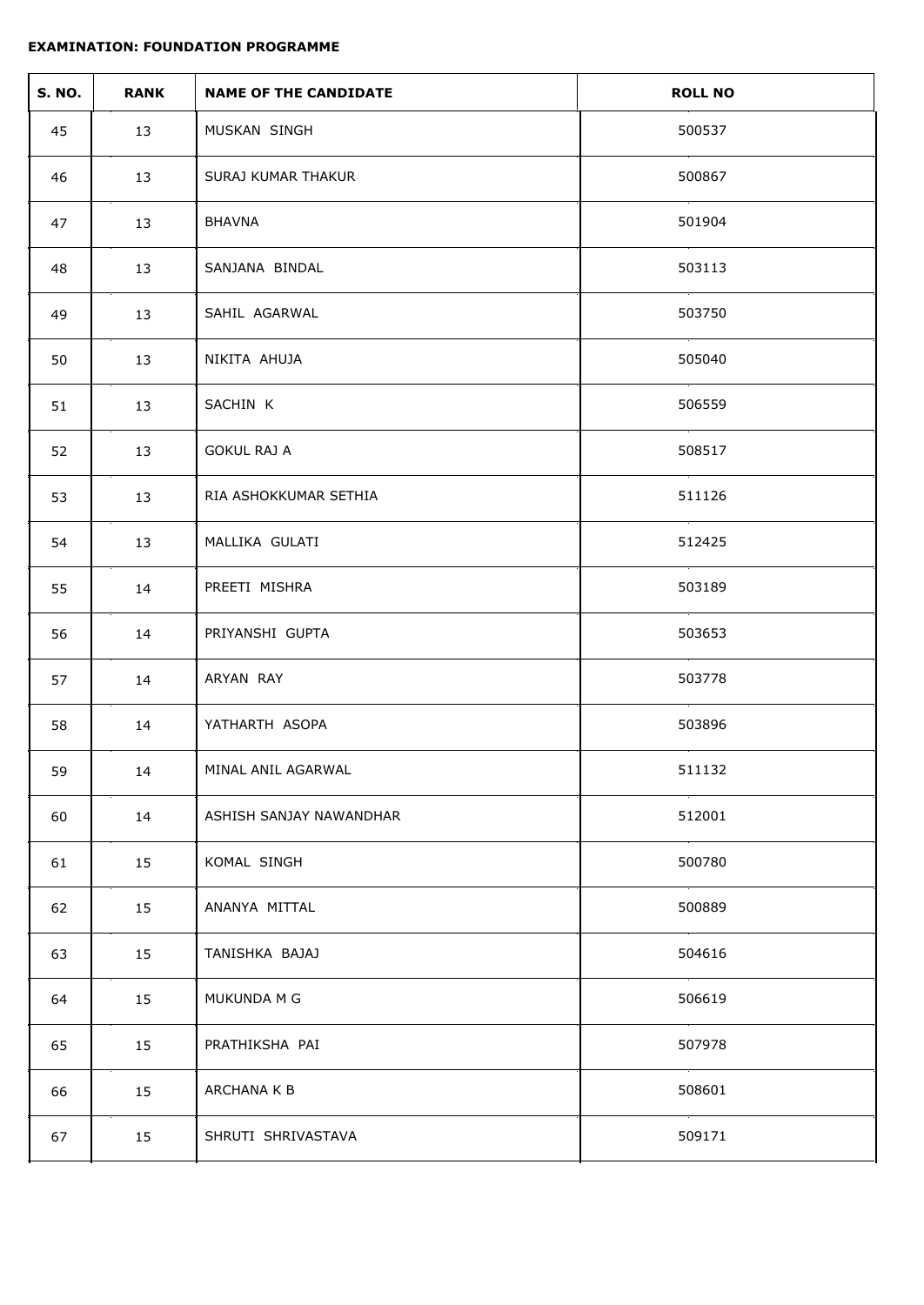| <b>S. NO.</b> | <b>RANK</b> | <b>NAME OF THE CANDIDATE</b> | <b>ROLL NO</b> |
|---------------|-------------|------------------------------|----------------|
| 68            | 15          | ALEFIYA ILYAS RAJA           | 510582         |
| 69            | 15          | NISARG NAYANKUMAR GADHIA     | 511025         |
| 70            | 15          | MONIKA PATIDAR               | 512424         |
| 71            | 16          | VISAKHA RAGHURAM             | 500039         |
| 72            | 16          | TRIPTI CHETRY                | 500482         |
| 73            | 16          | SHIVANI SHARMA               | 503410         |
| 74            | 16          | PARITOSH BHATI               | 504580         |
| 75            | 16          | KHUSHBOO GOYAL               | 505634         |
| 76            | 16          | AJAYA SHANKAR K              | 506808         |
| 77            | 16          | BHARAT BAGORA                | 509658         |
| 78            | 16          | JANAVI BHAVIN KHANT          | 509953         |
| 79            | 16          | SHREYA KORADA                | 509986         |
| 80            | 16          | SHAH AISHNI AMIT             | 511115         |
| 81            | 16          | NAYAN AGRAWAL                | 512441         |
| 82            | 16          | MAHAK PUNJABI                | 513146         |
| 83            | 17          | RAMA SHARMA                  | 501308         |
| 84            | 17          | POOJA HARSHWAL               | 502338         |
| 85            | 17          | BHAVYA KALA                  | 503717         |
| 86            | 17          | RISHI KHANDELWAL             | 504113         |
| 87            | 17          | SALONI GUPTA                 | 505860         |
| 88            | 17          | SANJAY A                     | 506607         |
| 89            | 17          | VAISHALI VARADARAJAN         | 507578         |
| 90            | 17          | SHIWANGI PARASHAR            | 509174         |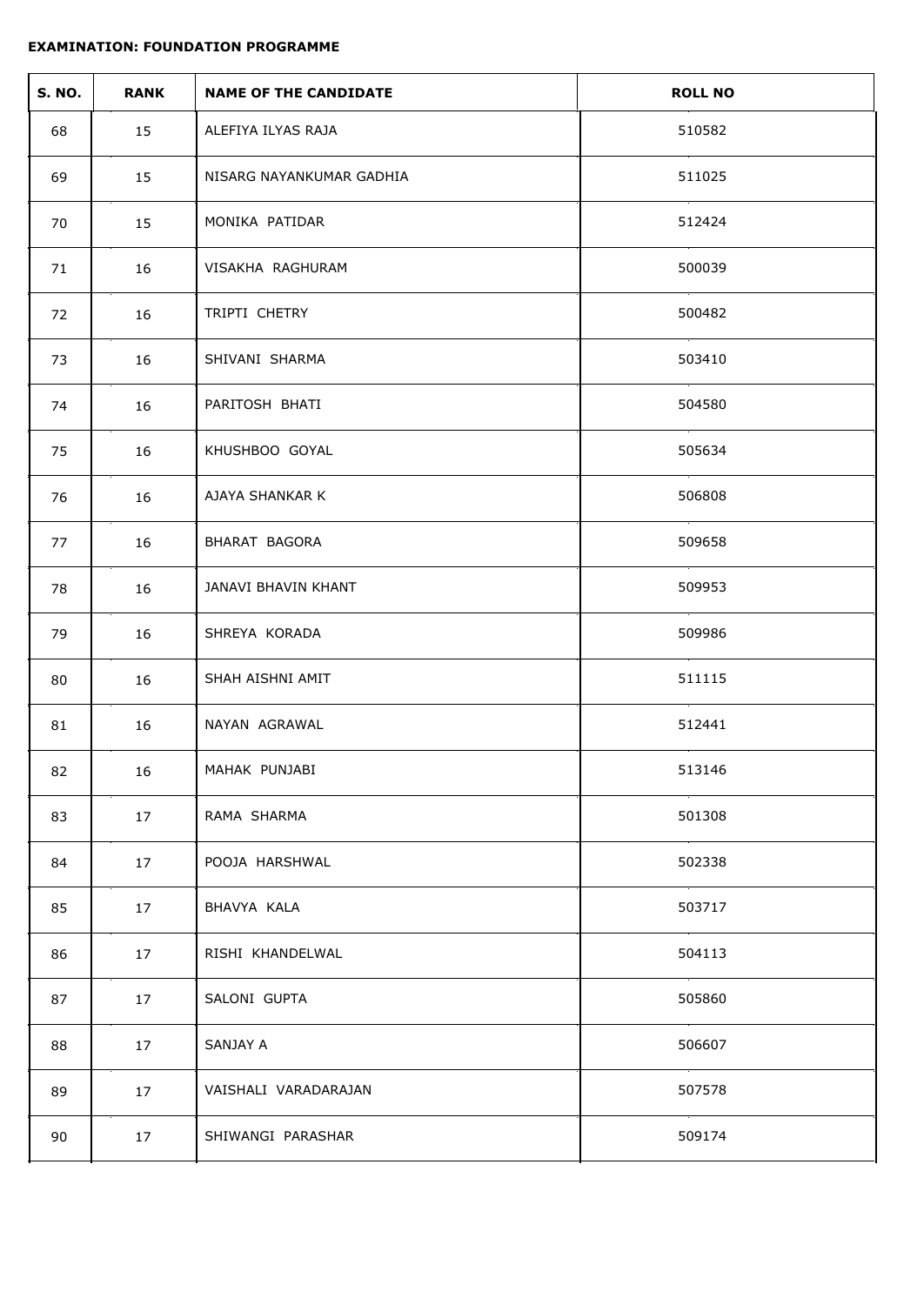| <b>S. NO.</b> | <b>RANK</b> | <b>NAME OF THE CANDIDATE</b> | <b>ROLL NO</b> |
|---------------|-------------|------------------------------|----------------|
| 91            | 17          | SHREYA SAHU                  | 509181         |
| 92            | 17          | AMISHA BATRA                 | 509481         |
| 93            | 17          | GAURAV YADAV                 | 509611         |
| 94            | 17          | RAJ PATIDAR                  | 509639         |
| 95            | 17          | EDALA BASHIR KHALIFE         | 509964         |
| 96            | 17          | NEHA VINAY SINGH             | 510125         |
| 97            | 17          | UTKARSH JHA                  | 511106         |
| 98            | 17          | JAY ASHARAM SONI             | 511214         |
| 99            | 17          | TARUSHI JAIN                 | 512202         |
| 100           | 17          | RITIK KHARE                  | 512953         |
| 101           | 18          | PRAGATI JAISWAL              | 500086         |
| 102           | 18          | GUNJAN LARA                  | 501458         |
| 103           | 18          | KARTIKEY MEHROTRA            | 501609         |
| 104           | 18          | MALLIKA SAINI                | 502472         |
| 105           | 18          | PRASHANT                     | 502761         |
| 106           | 18          | PRIYAL JAIN                  | 503517         |
| 107           | 18          | NANDINI GUPTA                | 503971         |
| 108           | 18          | SHIVANI TOMAR                | 504736         |
| 109           | 18          | VIDISHA SINGH                | 505150         |
| 110           | 18          | ILMA ANSARI                  | 505403         |
| 111           | 18          | DHINISHA RAJA                | 506891         |
| 112           | 18          | SWATHY BABU                  | 506909         |
| 113           | 18          | NAVNEET KAUR SAINI           | 509175         |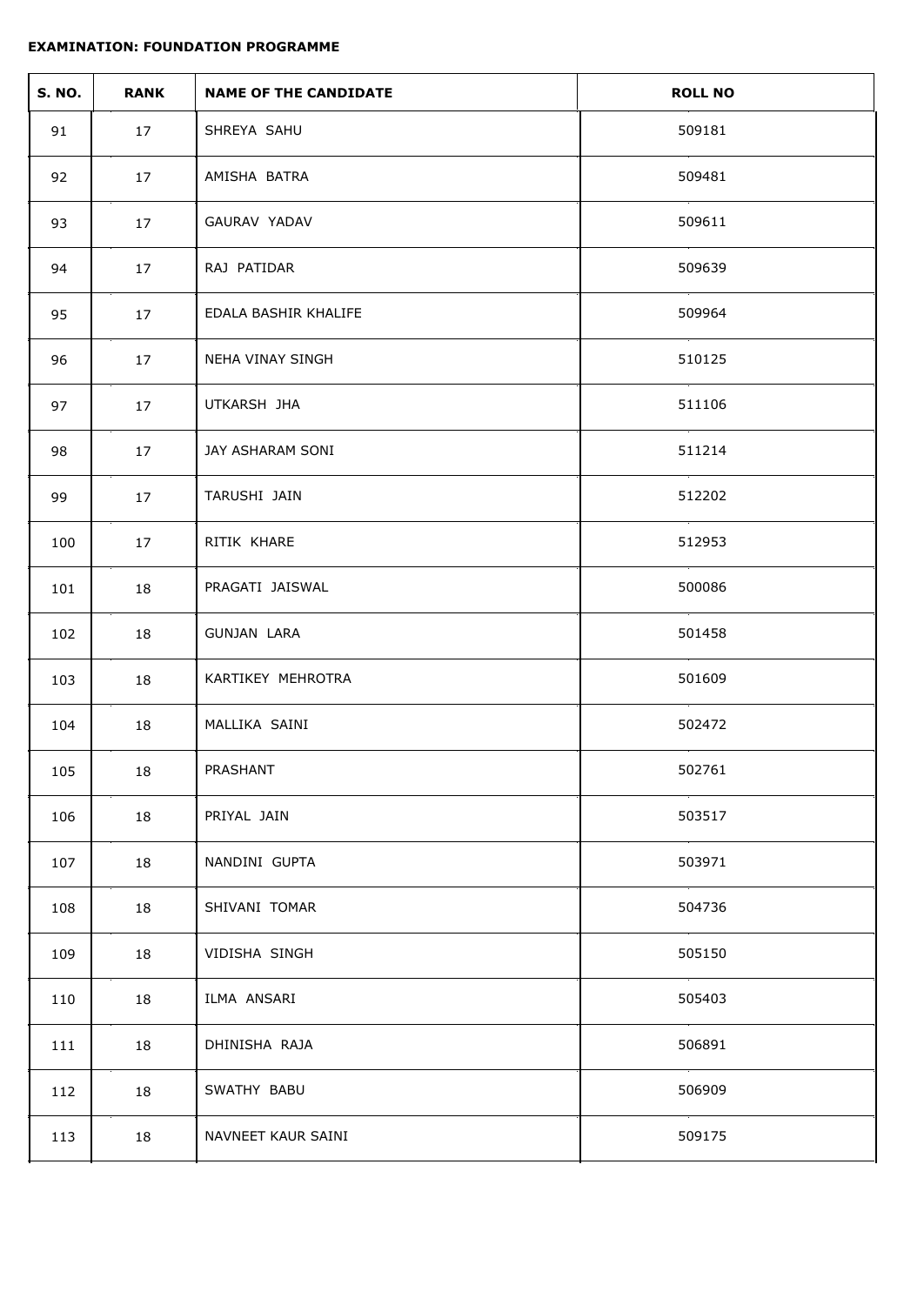| <b>S. NO.</b> | <b>RANK</b> | <b>NAME OF THE CANDIDATE</b> | <b>ROLL NO</b> |
|---------------|-------------|------------------------------|----------------|
| 114           | 18          | KHUSHI KAPDIYA               | 509296         |
| 115           | 18          | JANANI SIVARAMAN             | 509987         |
| 116           | 18          | AAYUSHI SUBRATO MITTRA       | 510267         |
| 117           | 18          | PRACHI JAIN                  | 512028         |
| 118           | 18          | RUPESH D SANGHVI             | 512272         |
| 119           | 19          | ROSHAN THAKUR                | 501164         |
| 120           | 19          | RADHIKA MOHATA               | 501426         |
| 121           | 19          | LALITA BISHT                 | 502013         |
| 122           | 19          | GOVINDA                      | 502277         |
| 123           | 19          | AYUSH KESARWANI              | 502528         |
| 124           | 19          | SACHIN YADAV                 | 502888         |
| 125           | 19          | PADMAPRIYA NARASIMMAN        | 502924         |
| 126           | 19          | SHIVAM GUPTA                 | 504018         |
| 127           | 19          | VAIBHAVI RATHORE             | 504670         |
| 128           | 19          | IRAM KHAN                    | 505408         |
| 129           | 19          | ABHISHEK MANOJ KURUP         | 508398         |
| 130           | 19          | HARSHUL PATIDAR              | 509270         |
| 131           | 19          | PREET MANOJKUMAR SHAH        | 510989         |
| 132           | 19          | ANIKET DHIRUBHAI RANPARA     | 511248         |
| 133           | 19          | ISHITA SOHIL MEHTA           | 512572         |
| 134           | 19          | PRIYANKA RATHI               | 513090         |
| 135           | 20          | ANJALI CHOUDHARY             | 500247         |
| 136           | 20          | KANISHKA CHAMOLI             | 502080         |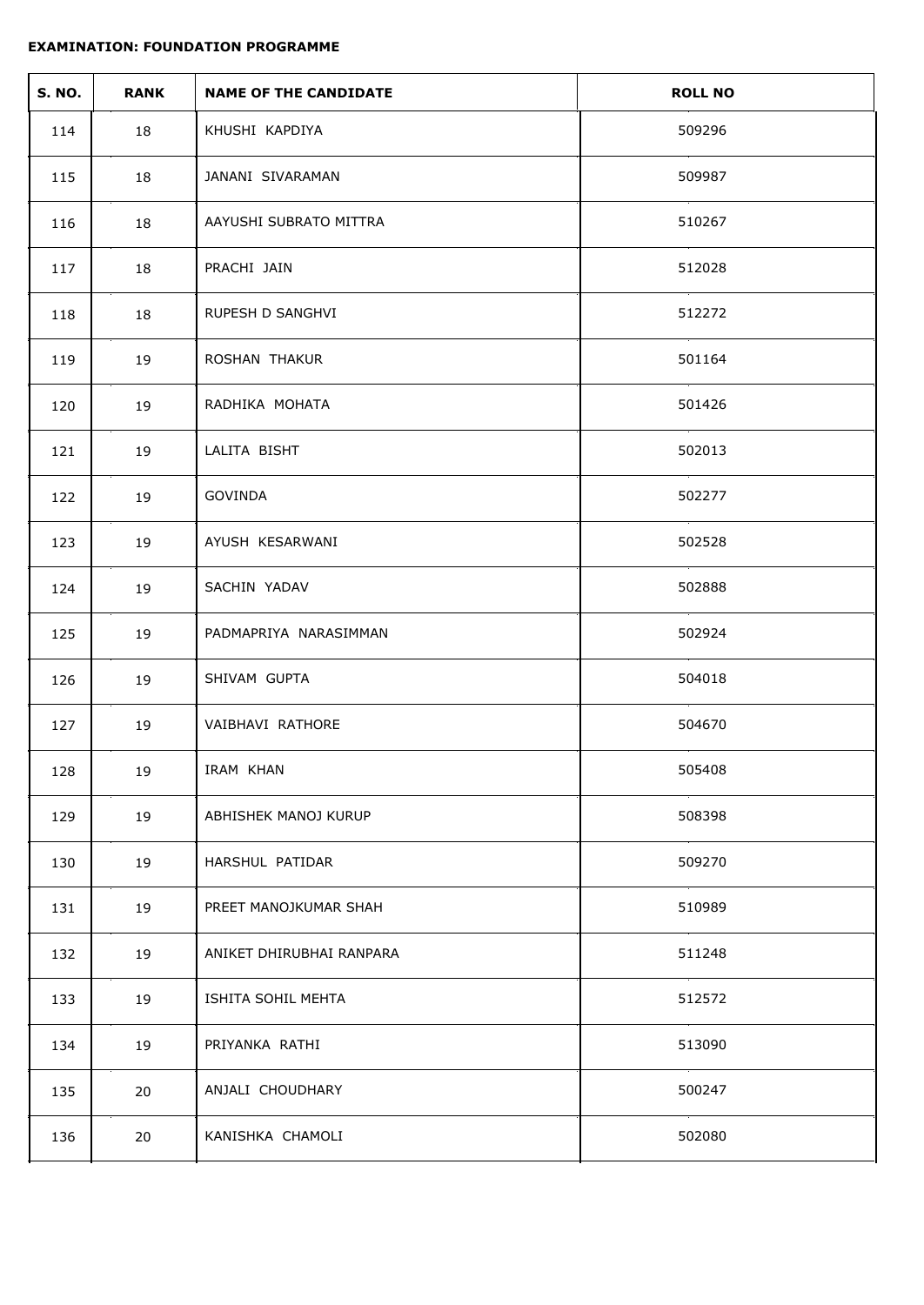| <b>S. NO.</b> | <b>RANK</b> | <b>NAME OF THE CANDIDATE</b> | <b>ROLL NO</b> |
|---------------|-------------|------------------------------|----------------|
| 137           | 20          | PAYAL NAYAK                  | 502119         |
| 138           | 20          | DEEPANSHU MALHOTRA           | 502146         |
| 139           | 20          | ROMIT SAHAI                  | 502638         |
| 140           | 20          | ANSH DUBEY                   | 503125         |
| 141           | 20          | KAVINDRA KUMAR               | 503576         |
| 142           | 20          | KANISHKA PAREEK              | 503611         |
| 143           | 20          | <b>GURCHETAN SINGH</b>       | 504026         |
| 144           | 20          | MAHIMA CHAURASIYA            | 504053         |
| 145           | 20          | ANSHIKA CHAUDHARY            | 504454         |
| 146           | 20          | ANEESHA SHRIMALI             | 504619         |
| 147           | 20          | HIMANSHI GARG                | 505066         |
| 148           | 20          | PRIYANKA SARAWAGI            | 505625         |
| 149           | 20          | HARDIK AGRAWAL               | 505925         |
| 150           | 20          | MANAS TOMAR                  | 505972         |
| 151           | 20          | KRINJAL GUPTA                | 509300         |
| 152           | 20          | SHRUTI RAGHUWANSHI           | 509381         |
| 153           | 20          | DIVYESH HIMATBHAI CHAWDA     | 510090         |
| 154           | 20          | KASHISH SURANA               | 511140         |
| 155           | 20          | YAMINI ARVIND KANODIA        | 511539         |
| 156           | 20          | GARIMA KUSHWAH               | 512187         |
| 157           | 21          | RIDDHI CHOPRA                | 500239         |
| 158           | 21          | ADITI PRASAD MAHTO           | 500269         |
| 159           | 21          | AREEBA ZAINAB                | 500569         |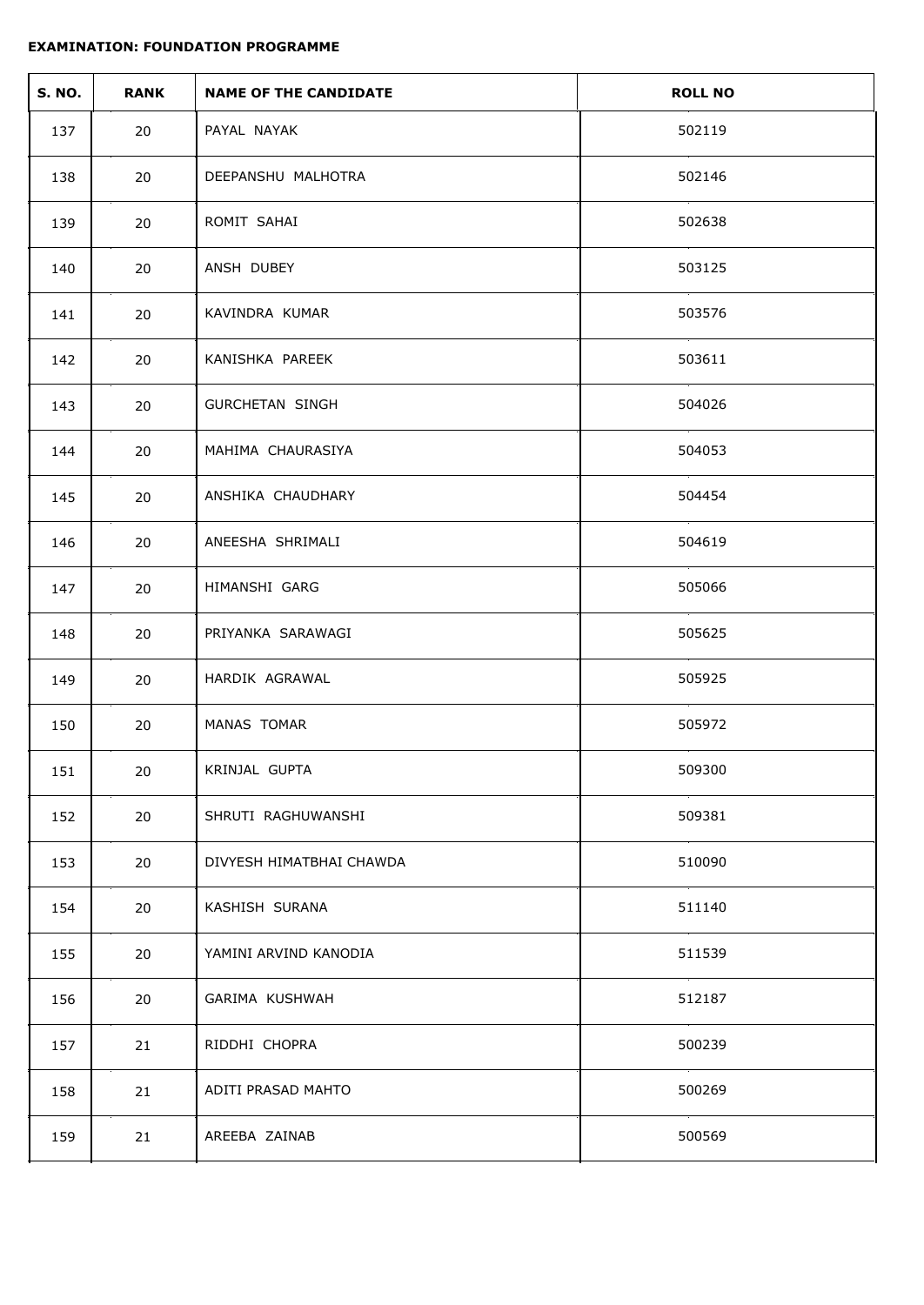| <b>S. NO.</b> | <b>RANK</b> | <b>NAME OF THE CANDIDATE</b> | <b>ROLL NO</b> |
|---------------|-------------|------------------------------|----------------|
| 160           | 21          | SHALINI SHREE                | 500604         |
| 161           | 21          | HARSHITA YADAV               | 501635         |
| 162           | 21          | YASH BHATNAGAR               | 501667         |
| 163           | 21          | ADITI SINHA                  | 501702         |
| 164           | 21          | AANCHAL SRIVASTAVA           | 502162         |
| 165           | 21          | MAHIMA CHOUDHARY             | 503522         |
| 166           | 21          | NANDINI CHOUDHARY            | 503575         |
| 167           | 21          | YAGYA MEHTA                  | 503801         |
| 168           | 21          | ANJALI SONI                  | 503809         |
| 169           | 21          | PRAFUL JAIN                  | 504687         |
| 170           | 21          | ADITI RAWAT                  | 504886         |
| 171           | 21          | <b>GUNJIT</b>                | 505839         |
| 172           | 21          | MEGHA                        | 506040         |
| 173           | 21          | SHILPA SHREE D               | 506433         |
| 174           | 21          | KEERTHANA K                  | 506718         |
| 175           | 21          | SUREJ KR                     | 506987         |
| 176           | 21          | RUPA VARSHINI S              | 507914         |
| 177           | 21          | JEET DHARMESHBHAI BAROT      | 509017         |
| 178           | 21          | AYUSH NAIR                   | 509261         |
| 179           | 21          | SEJAL SATYADEV PANDEY        | 510147         |
| 180           | 21          | SAHIL GANGARAM PAWAR         | 510428         |
| 181           | 21          | CHARMI ATUL GODA             | 512336         |
| 182           | 21          | SAPNA VIJAY GOENKA           | 512338         |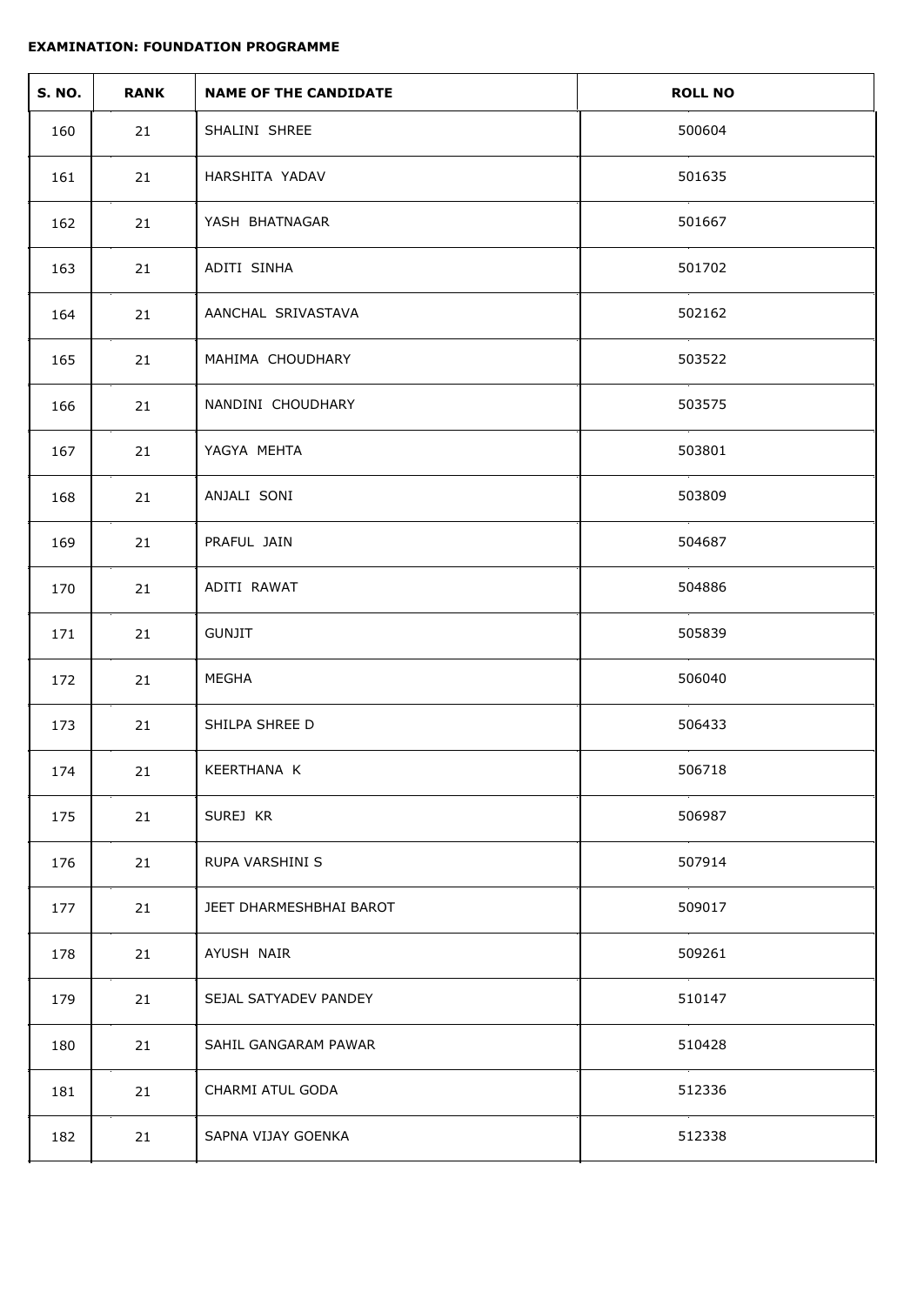| <b>S. NO.</b> | <b>RANK</b> | <b>NAME OF THE CANDIDATE</b> | <b>ROLL NO</b> |
|---------------|-------------|------------------------------|----------------|
| 183           | 22          | SUPRABHA PRUSTI              | 500998         |
| 184           | 22          | MAHAK AGARWAL                | 501034         |
| 185           | 22          | MUSKAAN ALVI                 | 501037         |
| 186           | 22          | RAJARYAN BARAI               | 501229         |
| 187           | 22          | MEHAK AHUJA                  | 502385         |
| 188           | 22          | DEEPALI SEHRAWAT             | 502920         |
| 189           | 22          | TULSI RAJPUT                 | 504637         |
| 190           | 22          | SHIVANI DEYORA               | 504730         |
| 191           | 22          | TUBA RIZWAN                  | 505929         |
| 192           | 22          | MARIA TOM                    | 506070         |
| 193           | 22          | RAHUL L P                    | 506615         |
| 194           | 22          | SALINI P                     | 508412         |
| 195           | 22          | VEDANT SHARMA                | 509395         |
| 196           | 22          | LISHA AGRAWAL                | 509484         |
| 197           | 22          | NICOLE DOURELLE DSOUZA       | 510282         |
| 198           | 22          | SAKSHI SANJAY SHARMA         | 510499         |
| 199           | 22          | REET RAMNATH SINGH           | 511200         |
| 200           | 22          | SHREYANSH RAJESHKUMAR GUPTA  | 511258         |
| 201           | 22          | GUNAL JAYWANT DUNGIKAR       | 512064         |
| 202           | 22          | KRINA NIMESH SHAH            | 512567         |
| 203           | 23          | HANSUJJA PADHY               | 500019         |
| 204           | 23          | PRACHI GUPTA                 | 501916         |
| 205           | 23          | SHREYA SHARMA                | 502067         |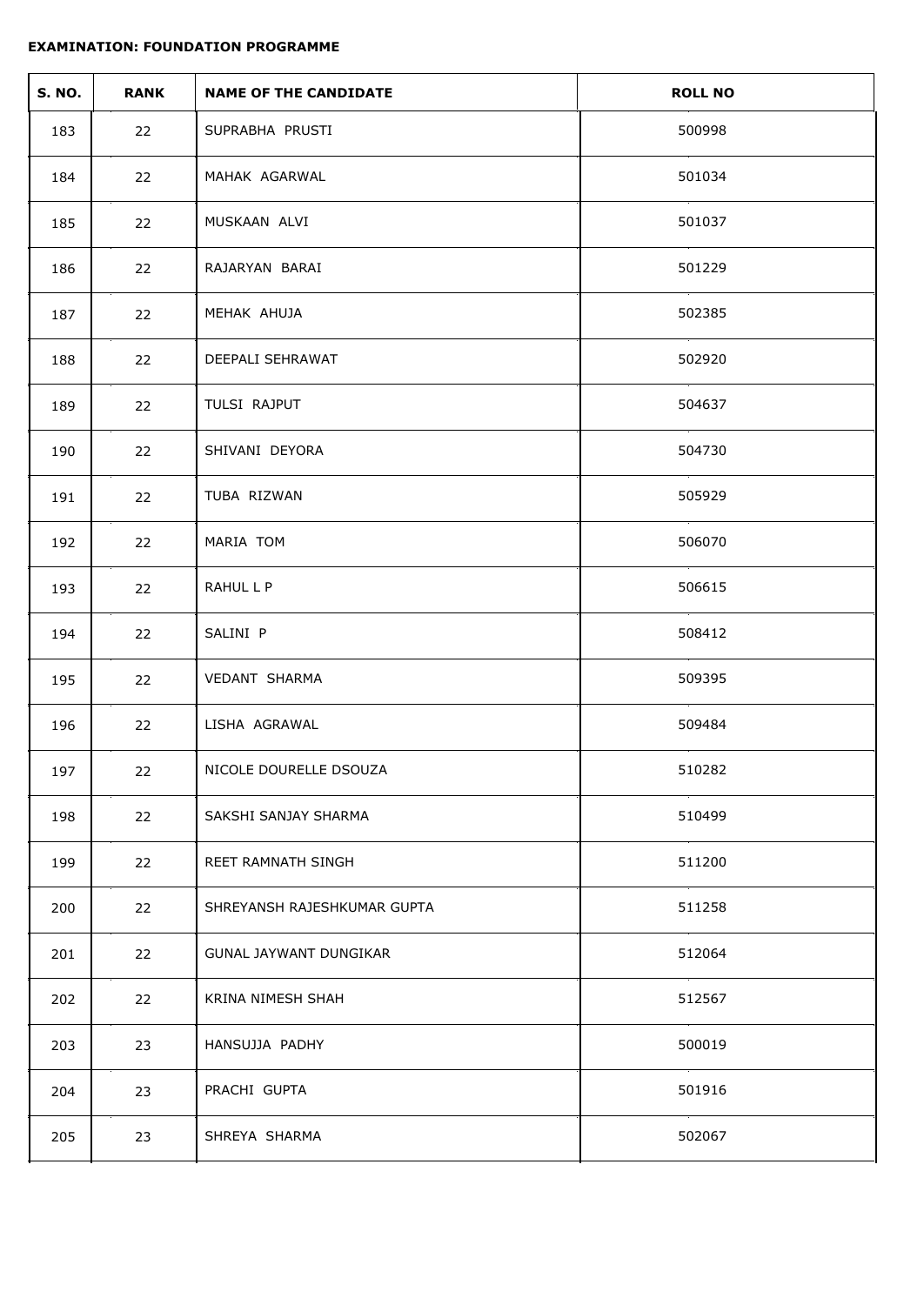| <b>S. NO.</b> | <b>RANK</b> | <b>NAME OF THE CANDIDATE</b> | <b>ROLL NO</b> |
|---------------|-------------|------------------------------|----------------|
| 206           | 23          | SEJAL JAIN                   | 502120         |
| 207           | 23          | DIPASHA GUGLANI              | 502357         |
| 208           | 23          | SRISHTI ROHRA                | 502481         |
| 209           | 23          | RITU SINGLA                  | 503242         |
| 210           | 23          | JANHVI LALJANI               | 503642         |
| 211           | 23          | MANISH DULANI                | 503667         |
| 212           | 23          | NEELU JAIN                   | 503928         |
| 213           | 23          | TANYA KALHANS                | 504198         |
| 214           | 23          | VIDHI ROHILLA                | 504460         |
| 215           | 23          | DIPTI SHARMA                 | 504559         |
| 216           | 23          | MANISHA MEHRA                | 504815         |
| 217           | 23          | SIMRAN SHARMA                | 505834         |
| 218           | 23          | SATVIKA SRIRAM               | 506673         |
| 219           | 23          | <b>ROHITH</b>                | 507155         |
| 220           | 23          | VALLI PRATHYUSHA DINAVAHI    | 507671         |
| 221           | 23          | BHARATH KIRAN JOSHI          | 507689         |
| 222           | 23          | SRIVIDYA SHYAM UMA           | 508157         |
| 223           | 23          | IYSWARYA P                   | 508644         |
| 224           | 23          | DAVE SHAILI GANESH           | 508853         |
| 225           | 23          | RASHI AGRAWAL                | 509155         |
| 226           | 23          | RIYA VIJAYKUMAR PALSULE      | 510749         |
| 227           | 23          | SALONI RAJESH AGARWAL        | 511127         |
| 228           | 24          | SRISHTI RUNGTA               | 500273         |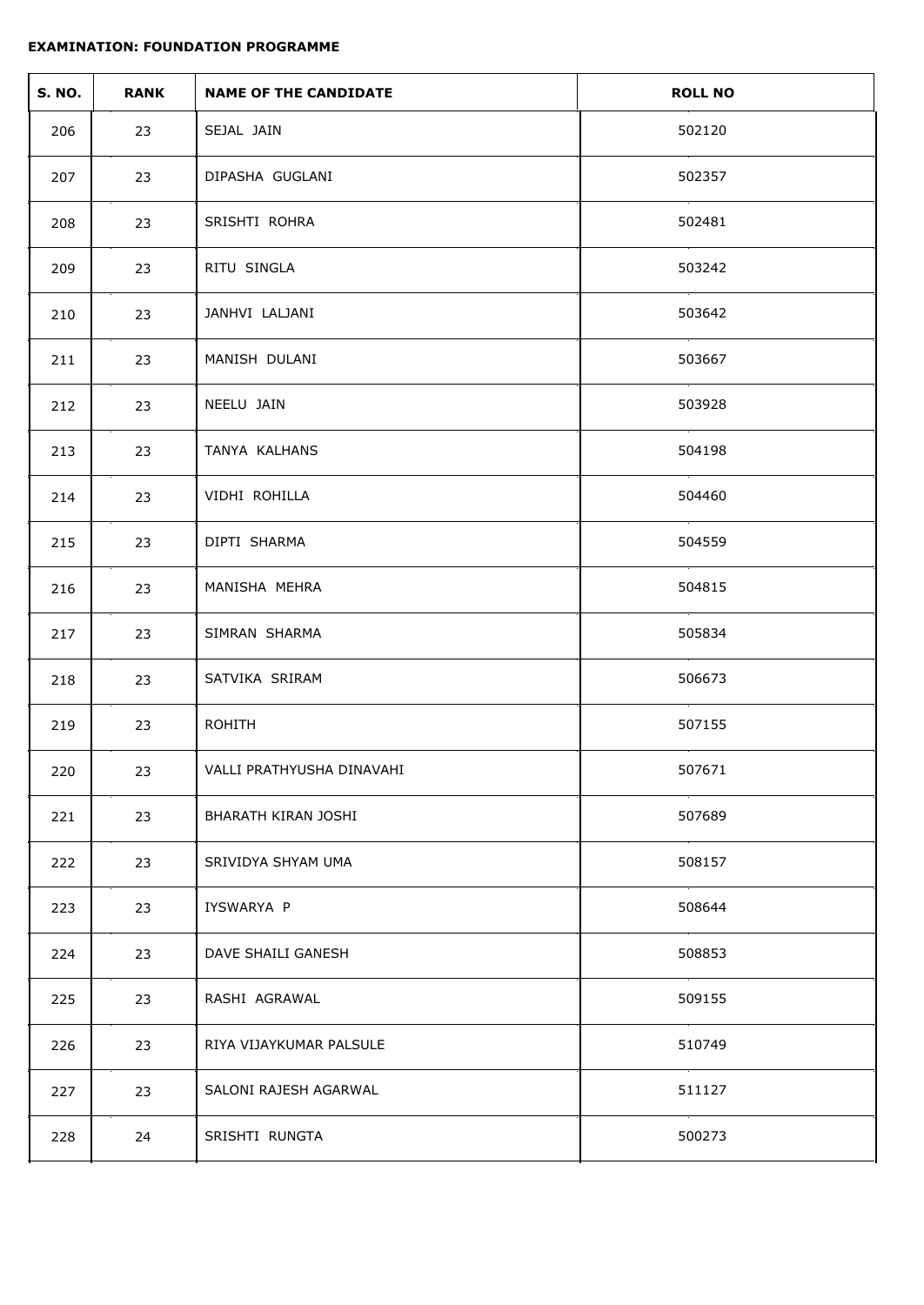| <b>S. NO.</b> | <b>RANK</b> | <b>NAME OF THE CANDIDATE</b> | <b>ROLL NO</b> |
|---------------|-------------|------------------------------|----------------|
| 229           | 24          | BABITA BISHT                 | 502024         |
| 230           | 24          | RADHIKA GOYAL                | 502099         |
| 231           | 24          | ANKIT RAJ                    | 502178         |
| 232           | 24          | MANSI ARYA                   | 502312         |
| 233           | 24          | SHIVAM TOMAR                 | 502976         |
| 234           | 24          | OM JAISWAL                   | 503388         |
| 235           | 24          | TIKSHA LOHIT                 | 503438         |
| 236           | 24          | AVICHAL MISHRA               | 503453         |
| 237           | 24          | RAHUL PAREEK                 | 503753         |
| 238           | 24          | ARJUN SODHI                  | 504117         |
| 239           | 24          | VIVEK SRIVASTAVA             | 504586         |
| 240           | 24          | TANAY BAROLA                 | 504689         |
| 241           | 24          | RADHIKA NOLKHA               | 504755         |
| 242           | 24          | TANIYA YADAV                 | 504808         |
| 243           | 24          | SHIVANSHU NAITHANI           | 504858         |
| 244           | 24          | CHAMANDEEP                   | 505090         |
| 245           | 24          | NIMISHA PANDEY               | 505161         |
| 246           | 24          | AYUSHI KUMARI                | 505517         |
| 247           | 24          | KHYATI GAUTAM                | 505867         |
| 248           | 24          | MANOJ KUMAR                  | 506224         |
| 249           | 24          | KUSHI CHORDIA                | 506294         |
| 250           | 24          | HRUSHIKESH GIRISH            | 506577         |
| 251           | 24          | MADHUMITHA                   | 506731         |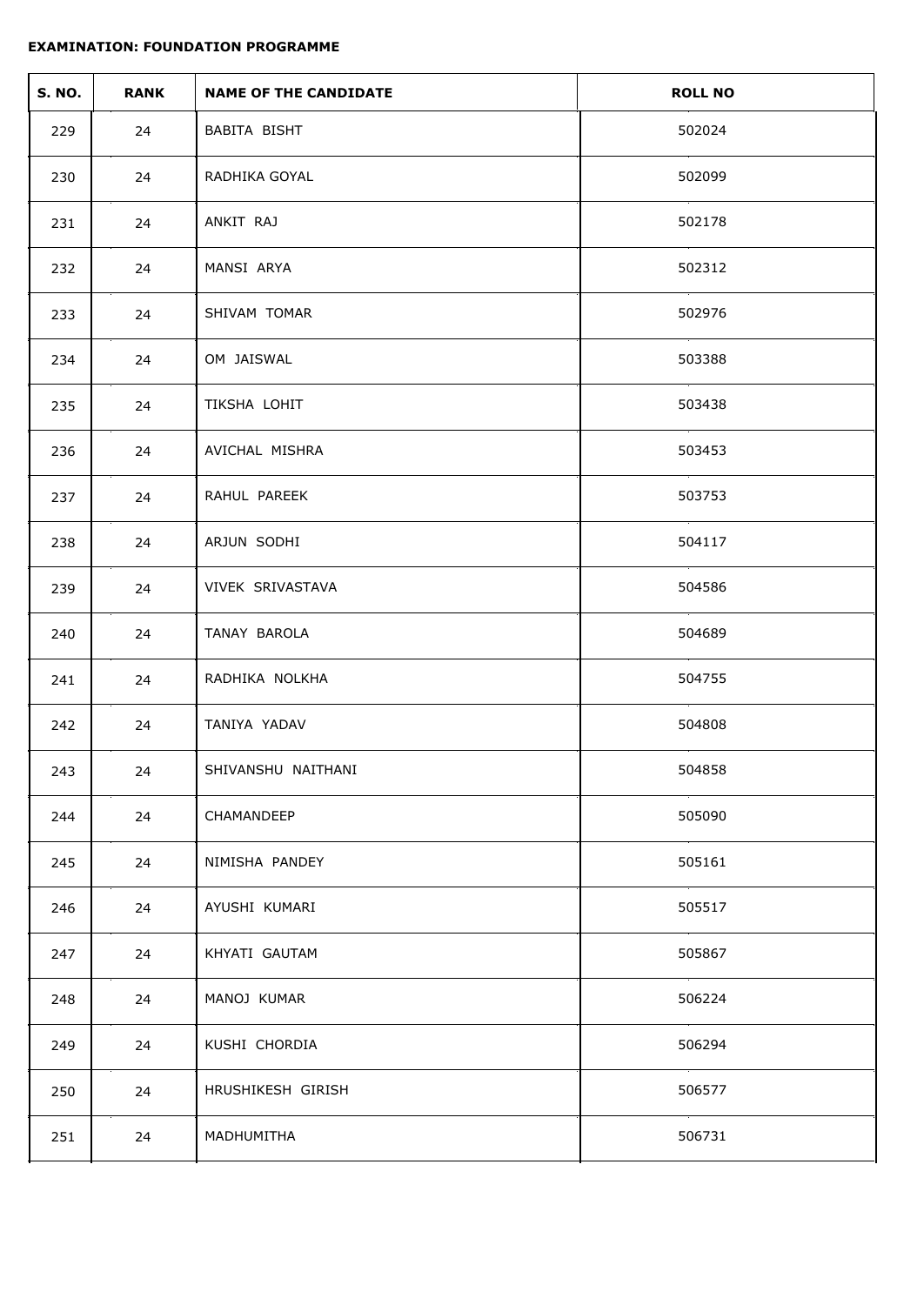| <b>S. NO.</b> | <b>RANK</b> | <b>NAME OF THE CANDIDATE</b>  | <b>ROLL NO</b> |
|---------------|-------------|-------------------------------|----------------|
| 252           | 24          | SARADHA DEVI A                | 506946         |
| 253           | 24          | AAKASH K P                    | 507123         |
| 254           | 24          | NIVEDHA SRI S                 | 507224         |
| 255           | 24          | KAUSHAL SHENOY K              | 508084         |
| 256           | 24          | NIBIN P SURENDRAN             | 508609         |
| 257           | 24          | MUSKAN SHAIKH                 | 508944         |
| 258           | 24          | SAPAN RAKESHKUMAR KACHCHIYA   | 509112         |
| 259           | 24          | YASH MANOJ VORA               | 510211         |
| 260           | 24          | SHUBHANGI JAWAHARLAL BARANWAL | 511435         |
| 261           | 24          | FARAH FAISAL MEMON            | 511592         |
| 262           | 24          | PATEL MAHESH MEGHA            | 513078         |
| 263           | 24          | PRATEEK ACHALCHAND BAFNA      | 513116         |
| 264           | 24          | ASHITA GANGWAL                | 513150         |
| 265           | 25          | NISHTHA SHRIVASTAVA           | 501697         |
| 266           | 25          | NEHA JAIN                     | 501893         |
| 267           | 25          | MEGHA GARG                    | 502066         |
| 268           | 25          | TANYA JAIN                    | 502711         |
| 269           | 25          | SAKSHI DUGGAL                 | 503114         |
| 270           | 25          | SHOURYA NANDWANI              | 503147         |
| 271           | 25          | RASHITA BISHT                 | 503177         |
| 272           | 25          | MANSI PAL                     | 504471         |
| 273           | 25          | KALPANA                       | 504893         |
| 274           | 25          | <b>BHAWNA</b>                 | 504925         |